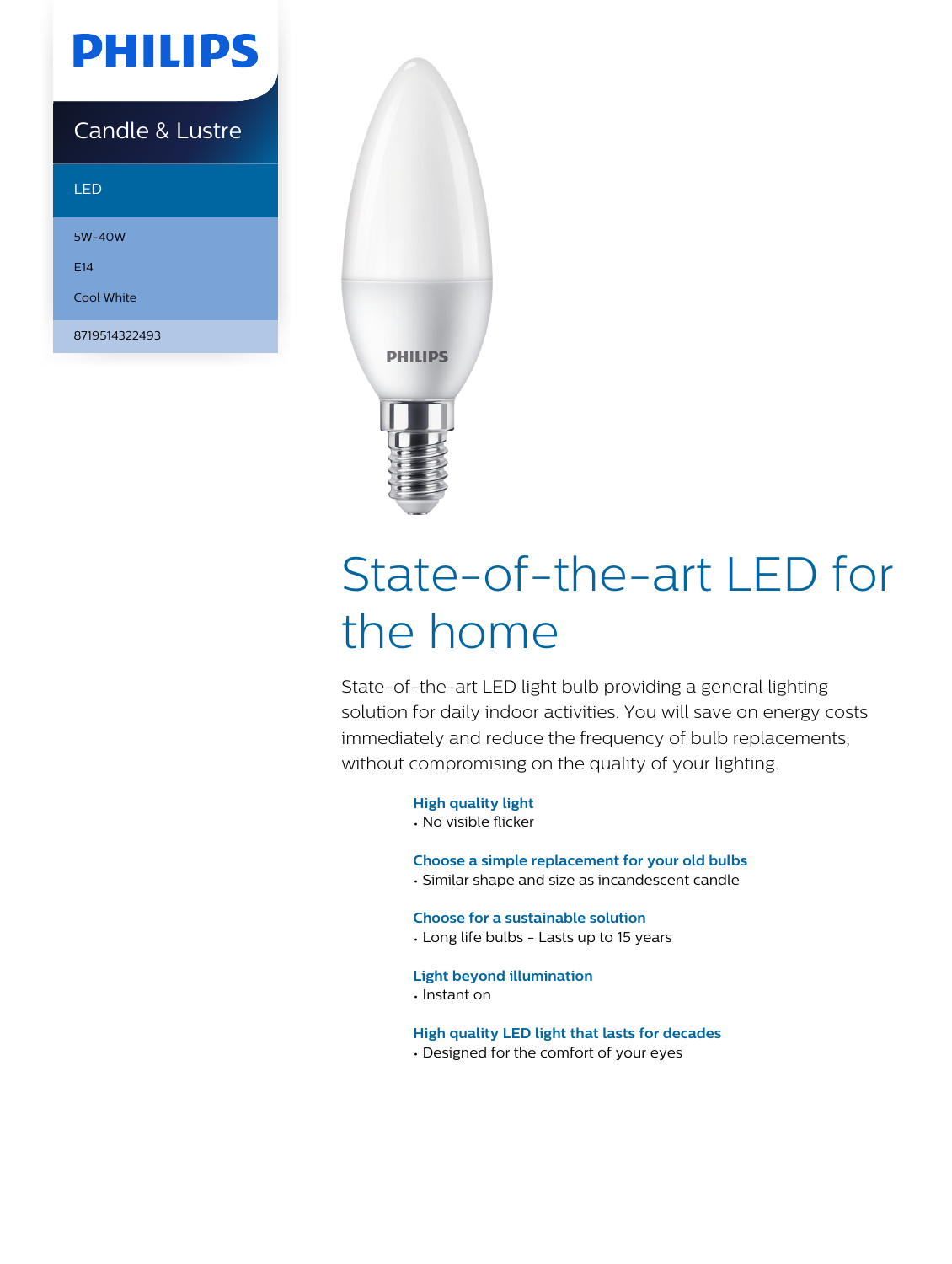### 8719514322493

## **Highlights**

### **No visible flicker**

When your light flickers in quick succession it could be hard on the eyes, cause headaches, and even set off an attack for those with photosensitive epilepsy. It's both unpleasant and unnecessary. LEDs can flicker because of their rapid response to the driver current. However, because Philips LEDs are designed so that variations in your driver current's output are minimized, they eliminate the factors that cause flicker. So, you won't see it, not even a hint.

### **Similar shape and size as incandescent candle**

With its beautifully shaped design and familiar dimensions, this is a contemporary lighting, energy-saving, standard LED candle. The perfect sustainable replacement for traditional incandescent candles.

### **15,000-hour rated average life**



With a lifetime of up to 15,000 hours. you can reduce the hassle of frequently replacing your light bulbs, and enjoy a perfect lighting solution for over 15 years.

### **Instant on Designed for the comfort of your eyes**



It's easy to see how harsh lighting can strain the eyes. Too bright, and you get glare. Too soft and you experience flicker. Now you can gently light up your world with LEDs designed to go easy on the eyes, and create the perfect ambience for your home.

## Specifications

### **Bulb characteristics**

- Dimmable: No
- Intended use: Indoor
- Lamp shape: Non directional candle
- Socket: E14
- Technology: LED
- Type of glass: Frosted

### **Bulb dimensions**

- Height: 10.6 cm
- Weight: 0.021 kg
- Width: 3.5 cm

### **Durability**

- Average life (at 2.7 hrs/day): 15 year(s)
- Lumen maintenance factor: 70%
- Nominal lifetime: 15,000 hour(s)
- Number of switch cycles: 50,000

### **Light characteristics**

- Color consistency: 6SDCM
- Color rendering index (CRI): 80
- Color temperature: 4000 K
- Light Color Category: Cool White
- Nominal luminous flux: 470 lumen
- Starting time: <0.5 s
- Warm-up time to 60% light: Instant full light
- Color Code: 840 | CCT of 4000K

### **Miscellaneous**

• EyeComfort: Yes

### **Other characteristics**

- Lamp current: 44 mA
- $\cdot$  Efficacy: 94 lm/W

### **Packaging information**

- EAN: 8719514322493
- EOC: 871951432249300
- Product title: LEDCandle 5-40W E14
- 840 B35NDFR AU 2CT